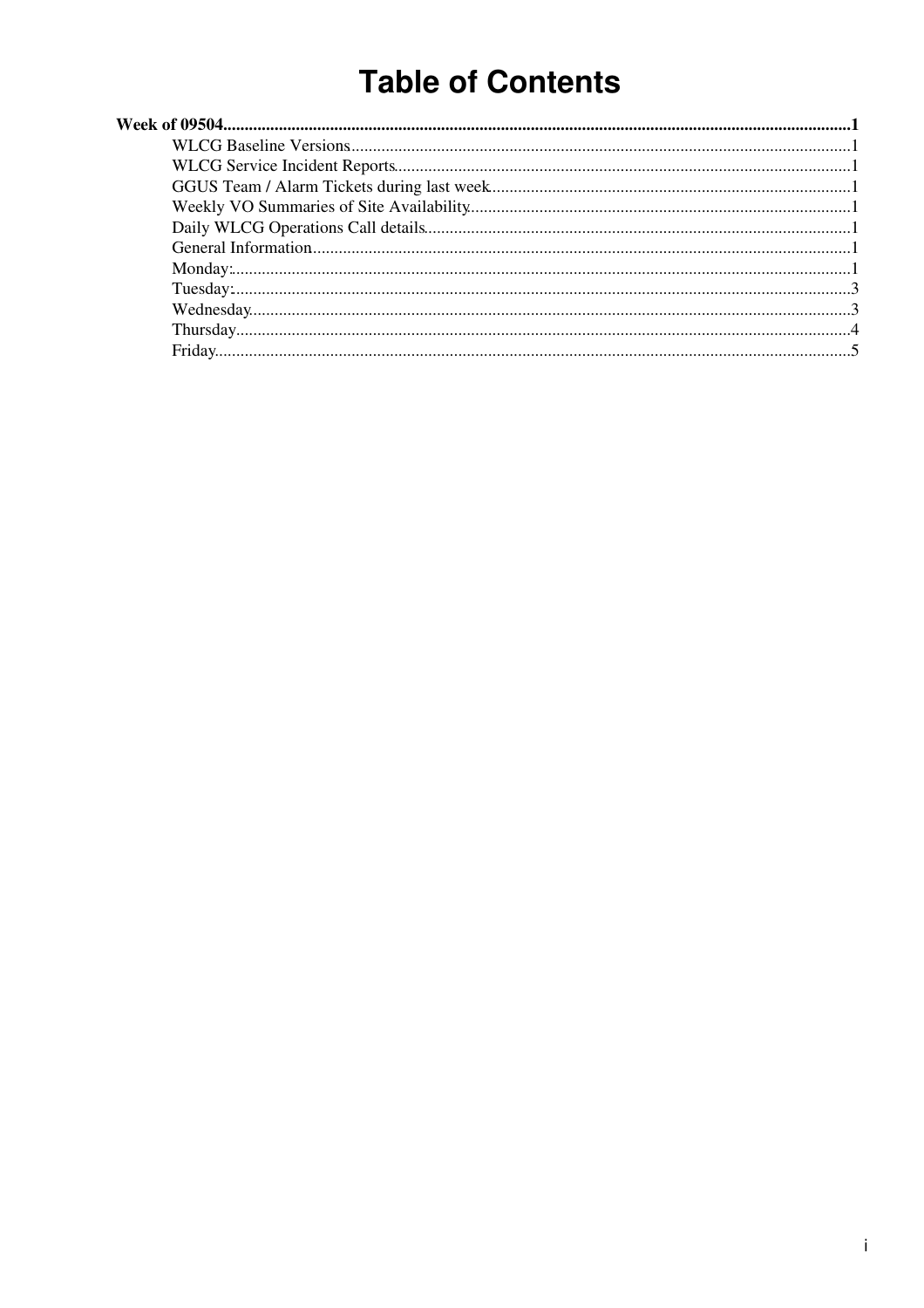## <span id="page-1-0"></span>**Week of 09504**

#### <span id="page-1-1"></span>**[WLCG Baseline Versions](https://twiki.cern.ch/twiki/bin/view/LCG/WLCGBaselineVersions)**

### <span id="page-1-2"></span>**WLCG Service Incident Reports**

- This section lists [WLCG Service Incident Reports](https://twiki.cern.ch/twiki/bin/view/LCG/WLCGServiceIncidents) from the previous weeks (new or updated only).
- Service incident with the robotic library outage that occurred on April 25th at CCin2p3.
- Service incident with the cooling failure that occurred on May 3rd at CCin2p3.
- Service incident with tape backend outage that occurred on May 4th at SARA (NL-T1).

#### <span id="page-1-3"></span>**GGUS Team / Alarm Tickets during last week**

- Tickets: see https://gus.fzk.de/ws/ticket\_search.php<sup>{{}}</sup> and select "VO" this will give all tickets, including team & alarm - or use the following link:
	- $\triangle$  [In the GGUS Escalation reports every Monday](https://gus.fzk.de/pages/metrics/download_escalation_reports_wlcg.php)<sup>®</sup>
- Please observe [the procedure to become a LHC Experiment VO TEAM member](https://gus.fzk.de/pages/ggus-docs/documentation/pdf/1541_FAQ_for_team_member_registration.pdf)<sup>®</sup> and other most recent GGUS FAOs<sup>®</sup>.

#### <span id="page-1-4"></span>**Weekly VO Summaries of Site Availability**

- [ALICE](http://dashb-alice-sam.cern.ch/dashboard/request.py/historicalsiteavailability?mode=siteavl&siteSelect3=101&sites=CERN-PROD&sites=FZK-LCG2&sites=IN2P3-CC&sites=INFN-T1&sites=NDGF-T1&sites=NIKHEF-ELPROD&sites=RAL-LCG2&sites=SARA-MATRIX&algoId=6&timeRange=lastWeek)E
- [ATLAS](http://dashb-atlas-sam.cern.ch/dashboard/request.py/historicalsiteavailability?mode=siteavl&siteSelect3=403&sites=CERN-PROD&sites=FZK-LCG2&sites=IN2P3-CC&sites=INFN-CNAF&sites=NDGF-T1&sites=NIKHEF-ELPROD&sites=RAL-LCG2&sites=SARA-MATRIX&sites=TRIUMF-LCG2&sites=Taiwan-LCG2&sites=pic&algoId=21&timeRange=lastWeek)
- $\bullet$  [CMS](http://dashb-cms-sam.cern.ch/dashboard/request.py/historicalsiteavailability?siteSelect3=T1T0&sites=T0_CH_CERN&sites=T1_DE_FZK&sites=T1_ES_PIC&sites=T1_FR_CCIN2P3&sites=T1_IT_CNAF&sites=T1_TW_ASGC&sites=T1_UK_RAL&sites=T1_US_FNAL&timeRange=lastWeek) $\vec{z}$
- $\bullet$  LHCh $\blacksquare$

#### <span id="page-1-5"></span>**Daily WLCG Operations Call details**

To join the call, at 15.00 CE(S)T Monday to Friday inclusive (in CERN 513 R-068) do one of the following:

- 1. Dial +41227676000 (Main) and enter access code 0119168, or
- 2. To have the system call you, click [here](https://audioconf.cern.ch/call/0119168) $\mathbb{Z}$

#### <span id="page-1-6"></span>**General Information**

- Web archive: <https://mmm.cern.ch/public/archive-list/w/wlcg-operations>
- CERN IT status board: <http://it-support-servicestatus.web.cern.ch/it-support-servicestatus/>
- elogs: [https://prod-grid-logger.cern.ch/elog/CCRC'08+Logbook/](https://prod-grid-logger.cern.ch/elog/CCRC)@
- M/w PPS Coordination Work Log: [PPSCoordinationWorkLog](https://twiki.cern.ch/twiki/bin/view/LCG/PPSCoordinationWorkLog)

See the [weekly joint operations meeting minutes](https://twiki.cern.ch/twiki/bin/view/EGEE/WlcgOsgEgeeOpsMeetingMinutes)

Additional Material:

### <span id="page-1-7"></span>**Monday:**

Attendance: local(Harry, Julia, Jean-Philippe, Dirk, Alessandro, Olof, Sophie, Nick, Ewan);remote(Gang, Angela, Daniele, Michael, Michel).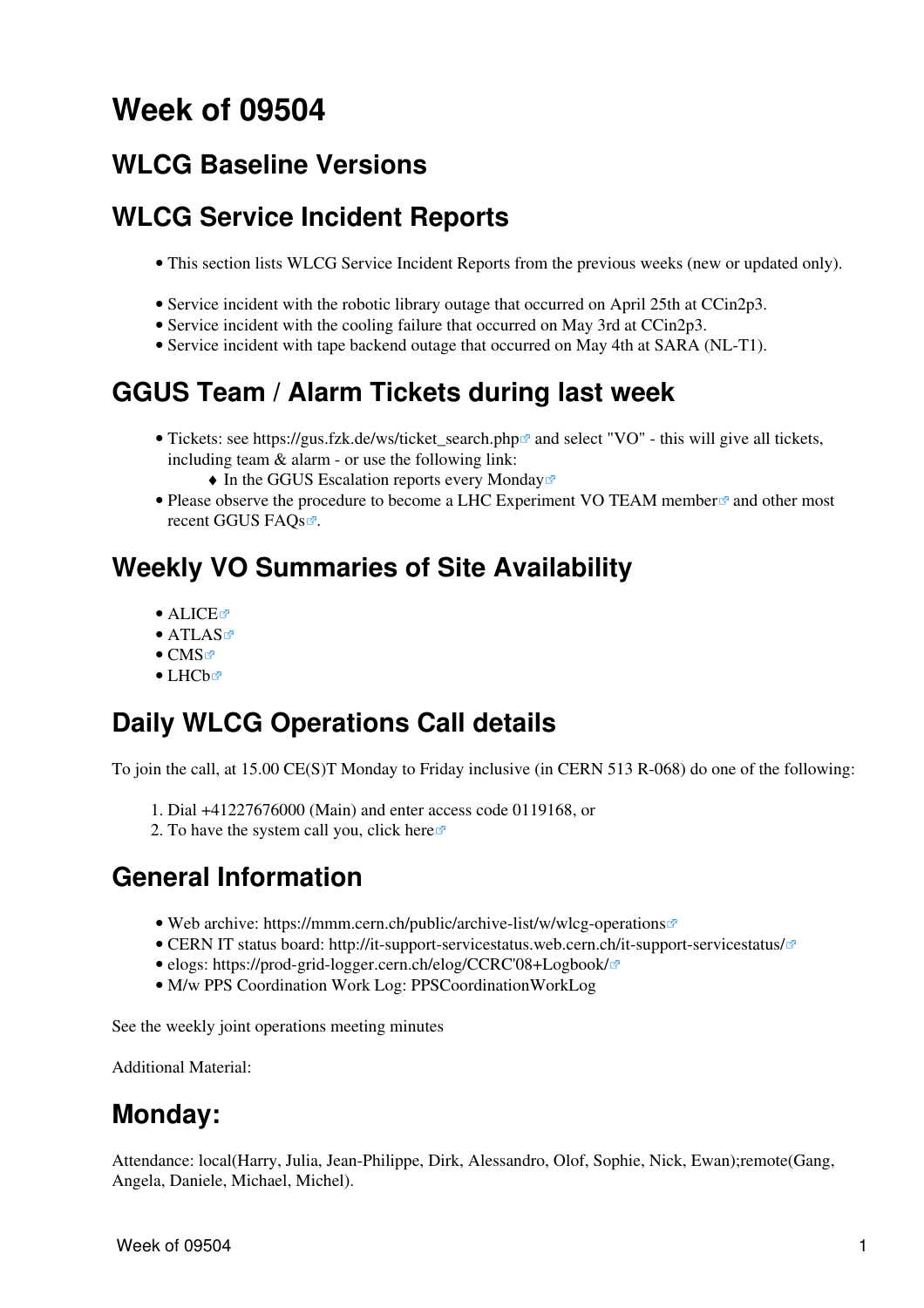Experiments round table:

- ATLAS [reports](http://lhcweb01.pic.es/atlas/Shift_Summaries/reports/?C=N;O=D)<sup>2</sup> Several issues during this long weekend: 1) The machine submitting functional tests and inserting monitoring data into SLS got stuck and was only fixed a few hours ago. Apparently an incorrect quattor template removed the arc (for privileged afs commands) command. ATLAS was however able to monitor the 4 sites recieving the current cosmics run data. 2) The prodsys dashboard stopped working. ATLAS experts were contacted but did not have enough instructions so it was only restarted this morning. To be followed up. 3) The AGLT2 (Michigan) muon calibration tier 2 site SRM endpoint has been very unstable and there is no agreement for out of hours support so ATLAS need to establish better procedures. 4) There are many FTS transfer timeouts on large (5GB) files and ATLAS want some expert advice. DB said CMS have seen such problems and have been looking to increase timeouts when only a few percent of a file remains to be transferred and data is still being moved.
- CMS [reports](https://twiki.cern.ch/twiki/bin/view/CMS/FacOps_WLCGdailyreports) DB emphasised that the problem of large files at PIC (solved by deleting the datasets) needs a policy rethink by CMS. These files are input to reprocessing where the output files are larger than the input so this contributes to the problem. A ticket was submitted to afs support a week ago with no response yet- Olof will follow this up in FIO. CMS are soliciting input on the planning of middleware, sites and the other experiments for moving to SLC5 and plan to raise this at the next GDB (May 13). Nick reported that worker node middleware was available for slc5.
- ALICE -
- LHCb [reports](https://twiki.cern.ch/twiki/bin/view/LHCb/ProductionOperationsWLCGdailyReports)  The report includes an interesting presentation of the results of LHCb Analysis Tests at Tier1's of running a user application over large amounts of input data (up to 25 TB/day).

Sites / Services round table:

[IN2P3](https://twiki.cern.ch/twiki/bin/view/LCG/IN2P3) - message to WLCG from D.Boutigny, Director: CC-IN2P3 has been impacted with a major cooling problem during the week-end. Yesterday evening one of our chiller went down due to an overpressure alarm. This problem triggered a chain reaction in the cooling system and all the chillers went down. Of course the temperature went up very fast in the computer room, we even had temperature raising up to 50 degrees near the disk units before we had time to shut down everything. The cooling system has been restored during the night and we are now in the process to restart the services. We do not know yet how much broken hardware we will have to fix. I will keep you informed of the evolution of the situation.

ASGC: Have had CASTOR errors due to the well known [BigID](https://twiki.cern.ch/twiki/bin/edit/LCG/BigID?topicparent=LCG.WLCGDailyMeetingsWeek090504;nowysiwyg=1) problem (understood but not fixed yet). Have completed file export to PIC, but a few files stucked in transferring to FNAL. Alessandro asked when they might be ready to restart running the ATLAS functional tests and the answer was the end of this week or the beginning of next but that DPM could be tested very soon.

FZK: Have changed several dcache parameters to try and improve stability. A CMS disk-only pool has developed a disk i/o error - being investigated.

CERN: 1) ATLAS CERN WMS are currently experiencing large backlogs due to resubmission of failing jobs from one DN. The cause of the failure is understood but there is not yet a clear idea on how to shift the backlogs. Investigations are continuing. 2) There was an outage of the myproxy service from 8.50 till 11.15 this morning. See the post-mortem at <https://twiki.cern.ch/twiki/bin/view/FIOgroup/PostMortem20090504> 3) CASTOR upgrades to 2.1.8 this week with ALICE tomorrow morning at 09.00 and ATLAS on Wednesday from 14.00. Each upgrade involves a 4 hour downtime.

AOB: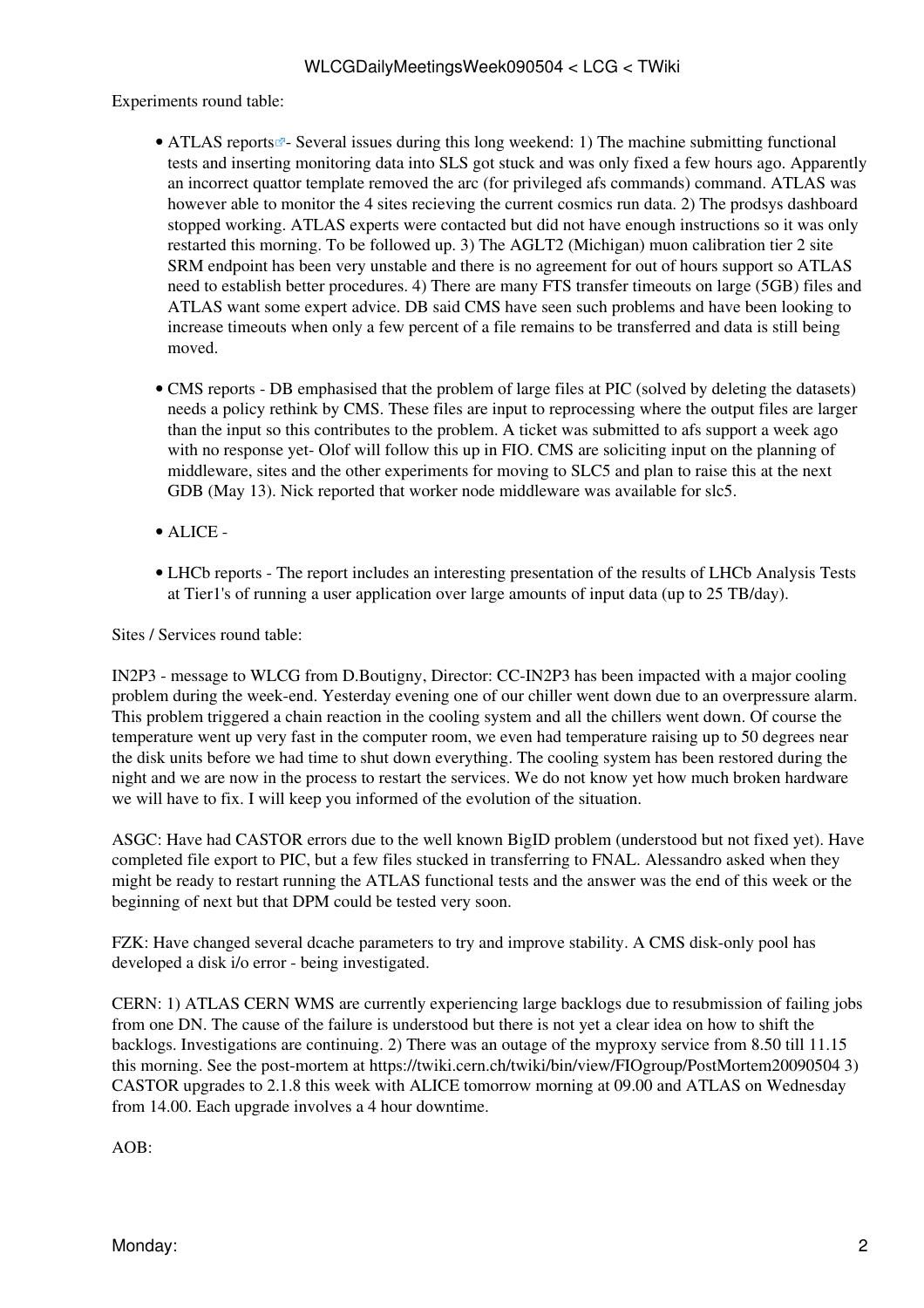### <span id="page-3-0"></span>**Tuesday:**

Attendance: local(Julia, Nick, Sophie, Harry, Alessandro, Jean-Philippe);remote(with apologies the conference phone link did not work today).

Experiments round table:

- ATLAS [reports](http://lhcweb01.pic.es/atlas/Shift_Summaries/reports/?C=N;O=D)<sup>®</sup> They would like to check the castor configuration at ASGC notably the setup of the space tokens. Alessandro will email Jason explaining in detail.
- CMS [reports](https://twiki.cern.ch/twiki/bin/view/CMS/FacOps_WLCGdailyreports) CMS were running staging tests at CERN where staging stopped for 7 hours then resumed. To be followed up.
- $\bullet$  ALICE -
- LHCb [reports](https://twiki.cern.ch/twiki/bin/view/LHCb/ProductionOperationsWLCGdailyReports)  6000 jobs running for the physics MC production MC09. CNAF problem of yesterday was related with the propagation into [StoRM](https://twiki.cern.ch/twiki/bin/view/LCG/StoRM) of new bunch of local users (pilot users) followed by an ACL problem.

Sites / Services round table:

- ASGC: ATLAS data deletion on castor started yesterday evening, now around 40~50 TB has been removed.
- CERN: This mornings castoralice upgrade completed successfully. A new xrootd plugin is scheduled for Thursday. castoratlas upgrade is scheduled for 14.00 to 16.00 tomorrow.

AOB:

### <span id="page-3-1"></span>**Wednesday**

Attendance: local(Harry, Alessandro, Jean-Philippe, Nick, Olof, [MariadZ,](https://twiki.cern.ch/twiki/bin/edit/LCG/MariadZ?topicparent=LCG.WLCGDailyMeetingsWeek090504;nowysiwyg=1) Roberto);remote(Jeremy, Gang, Daniele, Ian).

Experiments round table:

• ATLAS [reports](http://lhcweb01.pic.es/atlas/Shift_Summaries/reports/?C=N;O=D)<sup>®</sup> - By email from Graeme Stewart yesterday: Panda database migration from the Oracle integration service (INTR) to the ATLAS offline production service (ATLR) will happen tomorrow (meaning Wednesday 6 May), which will involve downtime for the panda servers here at CERN. This will put the panda service "at risk" tomorrow afternoon for all clouds except FR and US.

The intervention is scheduled for 1300 UT (1500 CEST) and is anticipated to last for two hours. After the service is restored the switch of backend database will be transparent to clients. During the intervention the panda monitor will run - read access will continue, but write access for CERN clouds will fail and the data for CERN clouds will become a bit stale. Paul has extended the timeouts slightly on the pilot, up to one hour, however we do expect some jobs to fail after this as they cannot update their status in the panda server. Running jobs will be unaffected over the anticipated downtime period 2 hours. Shifters will see failed jobs appear as lost heartbeats 6 hours after the intervention.

After tomorrow's downtime the final act, the migration of the FR and US clouds, should take place on Monday 11th May

[AdG](https://twiki.cern.ch/twiki/bin/edit/LCG/AdG?topicparent=LCG.WLCGDailyMeetingsWeek090504;nowysiwyg=1) ATLAS report: 1) We would like to know the ASGC castor pool names and how they map to space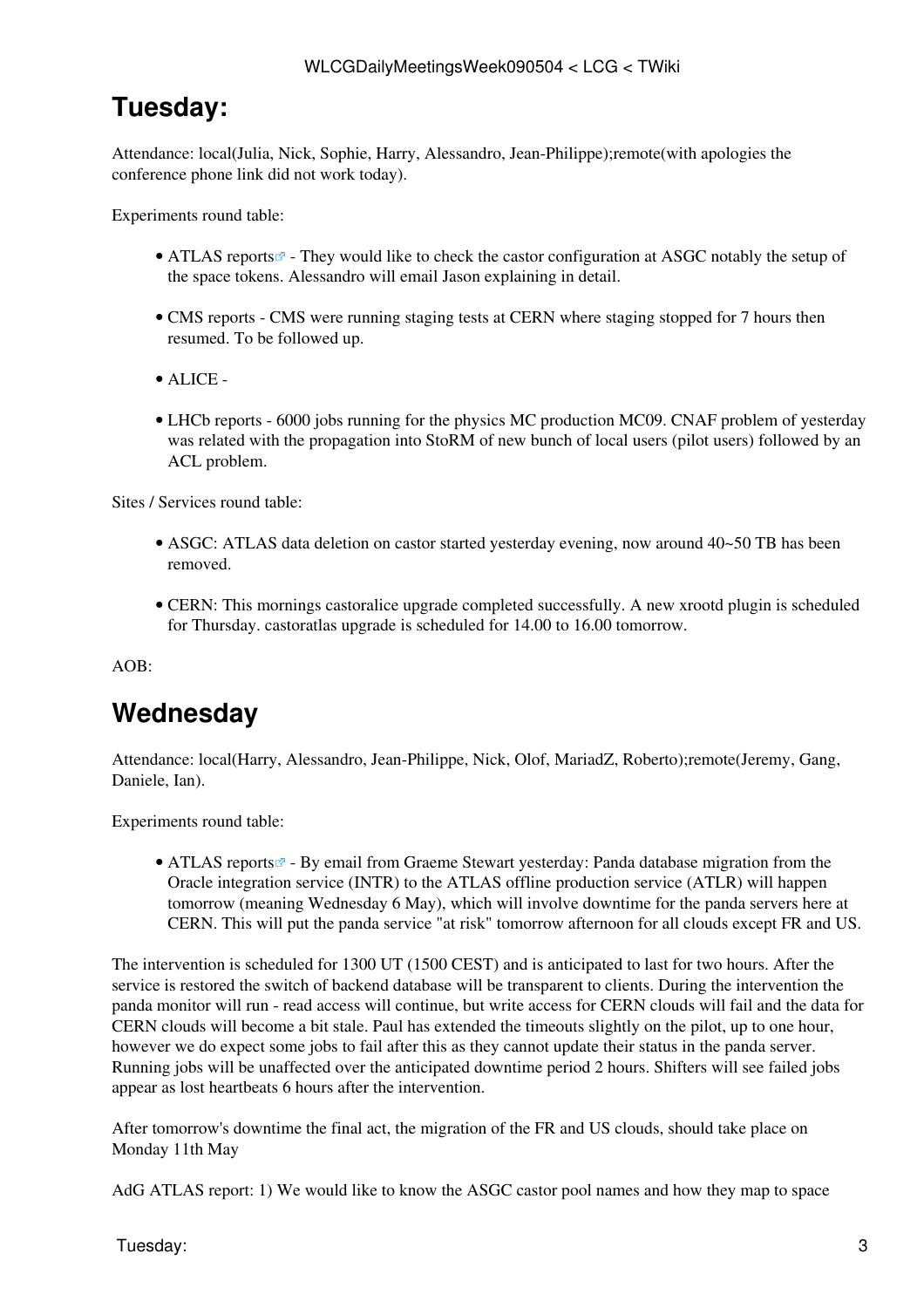#### WLCGDailyMeetingsWeek090504 < LCG < TWiki

tokens. It was agreed he would mail the question to Gang. 2) There was a 1 hour downtime of the LFC at PIC after they installed a new 64-bit front-end. J-PB explained this was because both 32 and 64-bit clients were installed requiring /lib/lib\_uuid and /lib64/lib\_uuid respectively and the 32-bit version was initially missing. This problem does not happen in client versions 1.7.0 and higher. 3) There was a 2 day delay in SARA responding to a ticket following failure of SRM to export data. Apparently the delay was due to a public holiday. There was a reported 36 hour tape backend problem affecting SRM at SARA which may have been the cause - a SIR has been requested. 4) ATLAS are now training new shifters at the pit prior to restarting daytime shifts in June so there will be more elog entries and perhaps poor quality tickets while the training goes on.

Olof queried how ATLAS publicised this afternoon's castoratlas downtime as they were getting tickets from ATLAS shifters and users. [AdG](https://twiki.cern.ch/twiki/bin/edit/LCG/AdG?topicparent=LCG.WLCGDailyMeetingsWeek090504;nowysiwyg=1) agreed shifters should check the IS service status board and will follow up.

- CMS [reports](https://twiki.cern.ch/twiki/bin/view/CMS/FacOps_WLCGdailyreports) RS queried what were the file level investigations at CNAF leading to closing tickets. DB explained that there had been a small amount of disk data not migrated to tape when CNAF started their recent long scheduled downtime and that on restart these data had been lost. DB also explained that the reported 3 files lost at FZK were now ascribed to CMS prodagent file registration workflow problems.
- ALICE -
- LHCb [reports](https://twiki.cern.ch/twiki/bin/view/LHCb/ProductionOperationsWLCGdailyReports)  1) MC09 production and merging is ongoing at Tier 1 sites. 2) There was an ACL problem with storm at CNAF that was quickly fixed but we still have problems accessing returned turl's this morning.

Sites / Services round table:

- ASGC: Cleaning of ATLAS data on ASGC castor has finished but not yet on DPM. Then some storage will be setup and ATLAS functional tests can be restarted.
- FZK (by email from X.Mol): as no one from our site (FZK) can join in the daily conference, we want

to give a statement regarding our status:

1) Stability of SRM service: The reason for this problem is identified: Several users have a huge number of active GET TURL requests. They probably use a client which does not release finished requests. We are in touch with dCache developers for finding an appropriate fast solution in order to reduce the impact on the production.

2) CMS specific SAM tests, that failed because of one disk-only pool throwing i/o-errors, are green again as this pool has been repaired.

\*CERN Castor: RS asked when castorlhcb will be upgraded and Olof explained that they wanted to run the upgraded castoralice and castoratlas for a week before deciding.

AOB:

#### <span id="page-4-0"></span>**Thursday**

Attendance: local(Harry, Sophie, Gavin, Jean-Philippe, Nick, Julia, Steve, [MariadZ\)](https://twiki.cern.ch/twiki/bin/edit/LCG/MariadZ?topicparent=LCG.WLCGDailyMeetingsWeek090504;nowysiwyg=1);remote(Gang, Angela, Jeremy, Gareth, Michel, Daniele, Roberto).

Experiments round table: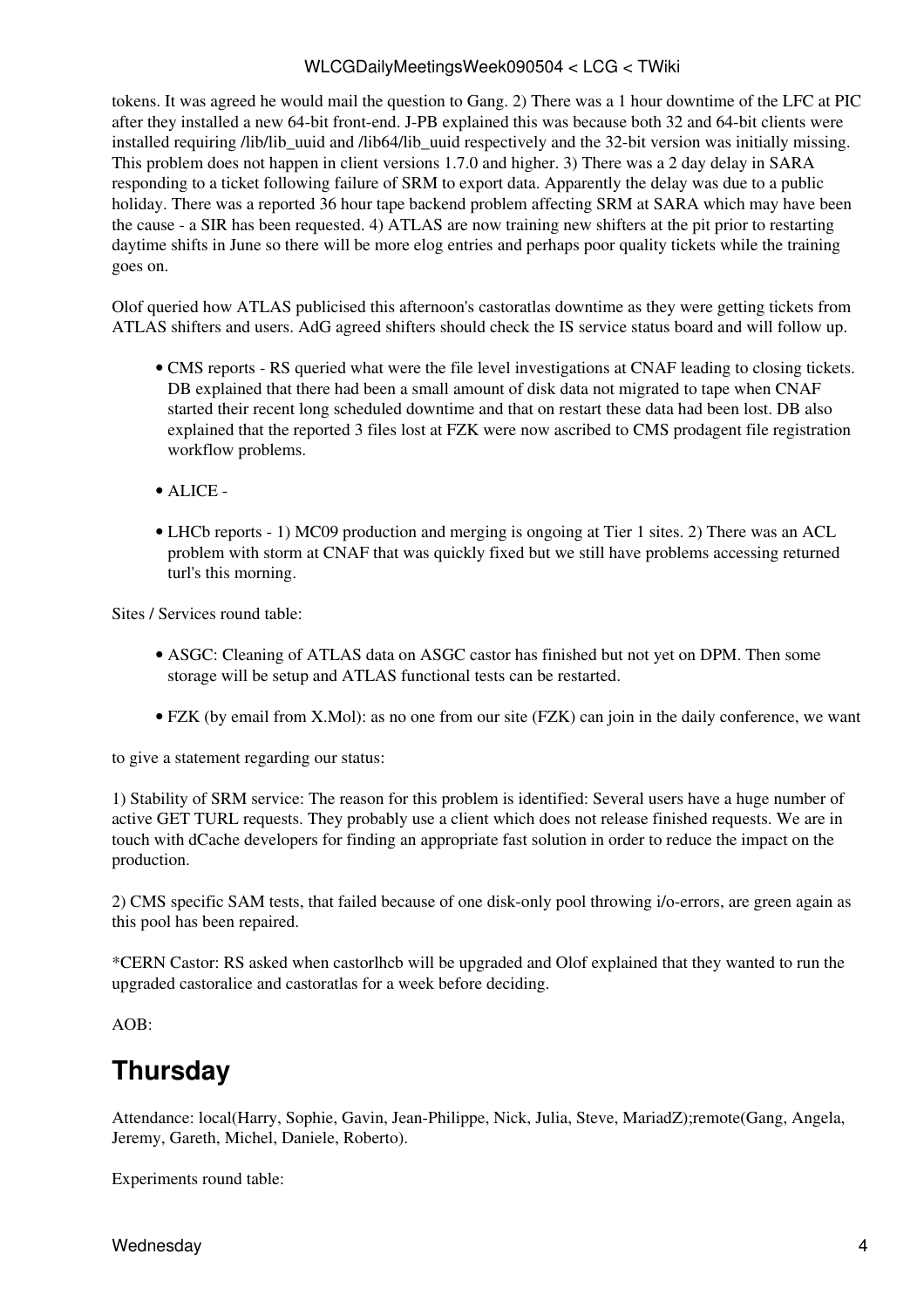- ATLAS [reports](http://lhcweb01.pic.es/atlas/Shift_Summaries/reports/?C=N;O=D) $\mathbb{F}$  -
- CMS [reports](https://twiki.cern.ch/twiki/bin/view/CMS/FacOps_WLCGdailyreports) Main issue is following up on the impact of the partial restoration of services at [IN2P3](https://twiki.cern.ch/twiki/bin/view/LCG/IN2P3) (see below). Also a large RAW file is failing repeatedly in transfer CERN to FNAL. File size is 50 GB so it is probably simpy too big to be transferred before the timeout of 1 hour on the channel. Central teams are leaving up to FNAL to decide if they wish to transfer it manually or take some other actions.
- ALICE -
- LHCb [reports](https://twiki.cern.ch/twiki/bin/view/LHCb/ProductionOperationsWLCGdailyReports)  are getting close to the end of producing the first batch of MC09 minimum bias events. After quality tests generation of 10\*\*9 'no truth' events, expected to take some months, will start. Merging jobs are held back at CNAF due to ACL issues of pilot accounts in Storm.

Sites / Services round table:

[IN2P3](https://twiki.cern.ch/twiki/bin/view/LCG/IN2P3) - message to WLCG from D.Boutigny, Director: After the cooling incident we suffered last Sunday, CC-IN2P3 is now partially back into operation, but today, while people were powering on more CPU servers, we experienced another cooling system trip, fortunately this time it was possible to keep the system under control without tripping the whole computing center.

By beginning of June, a new 600 kW chiller will be put into operation. As it is impossible to speedup this installation we will probably have to live with reduced computing power during the coming month. We are studying the possibility to install and to power a temporary chiller but even if we have good hopes, it is not yet clear whether this is feasible or not within such a short time scale.

At the moment CC-IN2P3 is running at a little bit more than 1/3 of its CPU capacity. The full storage capacity that was available before the incident is back online.

CERN: Following the update of the CA rpms to version 1.29-1 on Wednesday 6th May 2009, several IT and Experiments services were affected by failing client based certificate authentication: ATLAS Central Catalog, Nagios services, SAM Portal, Gridview Portal. The problem is due to the increased number of certificate authorities (the length of the string). The rpms have been rolled back for a cleanup of the number of authorities though this is seen as a temporary solution. A post-mortem is available at <https://twiki.cern.ch/twiki/bin/view/FIOgroup/PostMortem20090507>

FZK: Short server outage. Access to gridmapdir lost. Would like ATLAS to note that the FORTRAN compiler available on their SL5 worker nodes is gfortran and not g77. In reply to a question from RS on SRM problems replied that they have identified 3 users whose applications are not releasing turl's and are trying to find out which clients they are using.

AOB: [MariaDZ](https://twiki.cern.ch/twiki/bin/edit/LCG/MariaDZ?topicparent=LCG.WLCGDailyMeetingsWeek090504;nowysiwyg=1) is looking for help on gstat from ASGC. Apparently the expert (Joanna) is currently at CERN working with Lawrence Field. Also they need information from CMS on GGUS/CMS ticket interworking (see <https://savannah.cern.ch/support/?106911#comment36><sup>®</sup>).

## <span id="page-5-0"></span>**Friday**

Attendance: local(Harry, Jamie, Sophie, Dirk, Gavin, Nick, Jean-Philippe, Julia, Andrea, Simone);remote(Roberto, Gang, Michael, Jeff, Jeremy, Gareth, Brian).

Experiments round table:

• ATLAS [reports](http://lhcweb01.pic.es/atlas/Shift_Summaries/reports/?C=N;O=D)<sup>®</sup> - 1) Main activity is export of cosmics as a computing exercise (no physics interest). Exported according to [MoU](https://twiki.cern.ch/twiki/bin/view/LCG/MoU) shares but not many data sets so variable quantities. Testing new model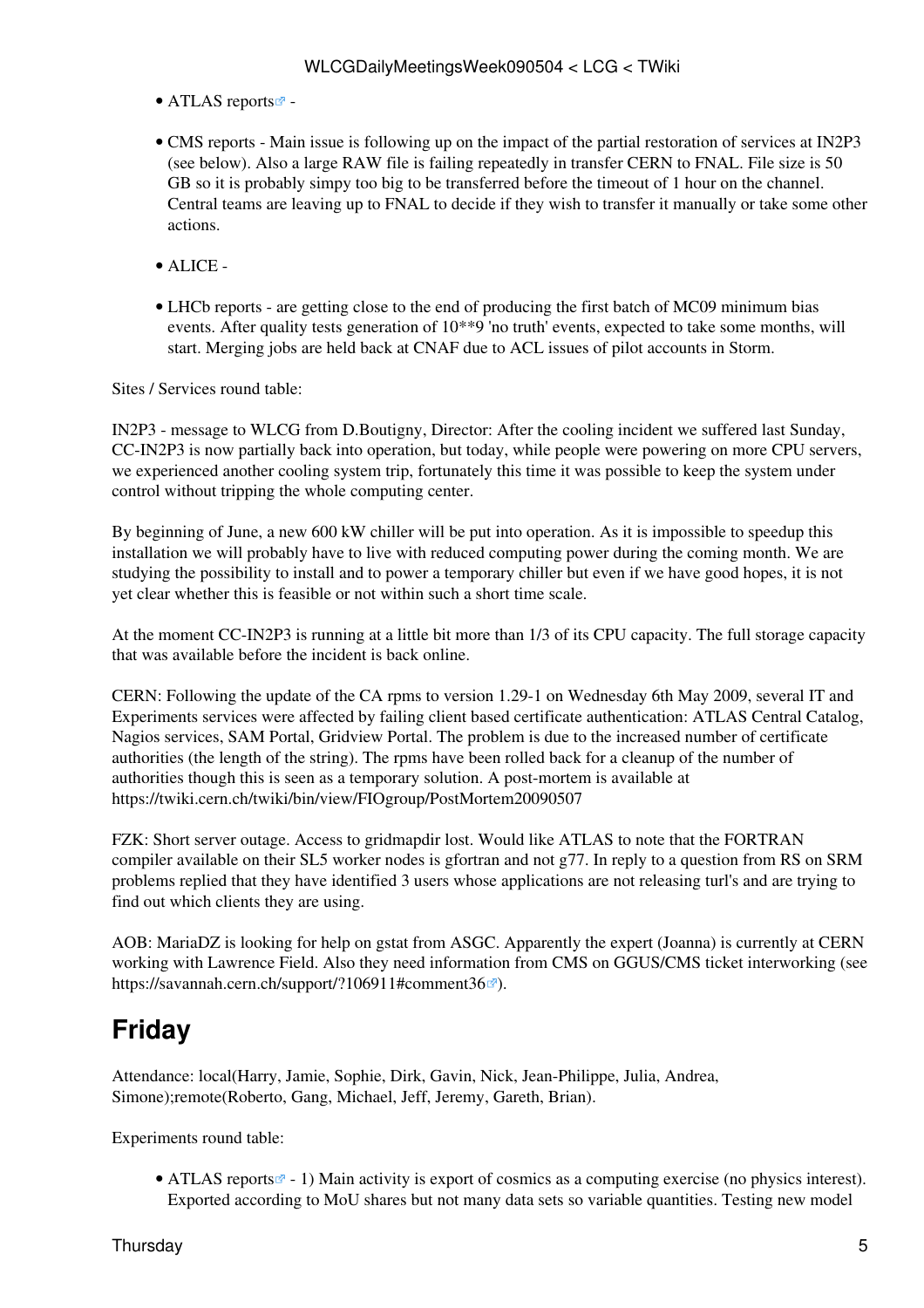#### WLCGDailyMeetingsWeek090504 < LCG < TWiki

of exporting open datasets when they have enough files as will be done in STEP'09. All current subscriptions complete apart from to AGLT2 (Michigan) which is showing a 0 to 30% efficiency. Cosmics finish tonight but tail of exports will continue till Monday. 2) Also in preparation for STEP'09 ATLAS are replacing the fake data to be used for T1 to T1 transfers (does not go to tape). 3) Following the lack of knowledge of the castoratlas upgrade downtime the atlas-support mailing list was found to be out of date. This will be fixed starting with people whe need to know. 4) We are querying why after the upgrade ATLASMCDISK has lost 4TB of free space and ATLASDATADISK has lost 20TB while the total disk space has stayed the same. Dirk replied the free space calculation algorithm had changed and he would send Simone a description (see under AOB below). 5) Under questions Jeff reported that since 16.00 yesterday an ATLAS batch application (only Graeme and Hurng jobs are running) is querying their site bdii at 100 Hz. Simone to follow up. 6) Brian would like to know how to get better access to FTS logs to better answer an ATLAS ticket. Gavin suggested they get in touch.

- CMS [reports](https://twiki.cern.ch/twiki/bin/view/CMS/FacOps_WLCGdailyreports) -
- ALICE -
- LHCb [reports](https://twiki.cern.ch/twiki/bin/view/LHCb/ProductionOperationsWLCGdailyReports)  1) Problem with FZK worker nodes having a 4 GB file creation size limit when LHCb merge jobs want to create 5 GB files. 2) WMS at T1's are failing with different error messages. 3) Production UI at CERN must be upgraded to correct the problem with client hanging when SOAP message returned. Sophie reported she had just prepared a new version to be tested before release.

Sites / Services round table:

- ASGC:
	- Squid service at ASGC was migrated into new box and rma processes was extended with ♦ vendor. This caused the SAM frontier and squid tests down for about 11 hours.
	- 'Big ID' problem hurt ASGC frequently these days. Yesterday afternoon we restarted the ♦ SRM server and things got better , but this only last 17 hours, and today during the past 10 hours we received a lot of this 'big id' error in SAM SRM tests. Have informed our local admin to restart the SRM server again. Dirk reported that Shaun at [RAL](https://twiki.cern.ch/twiki/bin/view/LCG/RAL) was trying to automate such restarts and he would pass on what he knew.
	- Simone reported he had now got a description of their castor pools and asked when functional ♦ tests could resume. Gang said they had not yet finished cleaning their dpm as CMS were busy using it but Simone said this could wait and they would like to start already testing the critical services of CASTOR and LFC.
- NIKHEF: Had degraded tape capacity yesterday with half their drives having a problem.
- [RAL](https://twiki.cern.ch/twiki/bin/view/LCG/RAL): Currently having 2 CE outages where one had to be modified and another extended. Network reconfiguration next Tuesday morning.
- CERN: 1) Changes to myproxy service next Monday that will lead to reducing the number of boxes. 2) Monday morning the CA upgrade will be done again with 5 unused (by WLCG) CA's removed. Managers should check their services.

AOB: Here is the explanation from Dirk of the 'missing' ATLAS CASTOR space under their point 4 above: It is indeed due to the change in the free space calculation, which was announced in the 2.1.8-6 release notes:

"- Modified the output of `stager\_qry -s` to report as FREE the available free space currently in production as opposed to the total free space. This means that space reports may fluctuate depending on hardware availability, but makes sure users don't rely on free space on unavailable hardware for their space accounting (e.g. through SRM)."